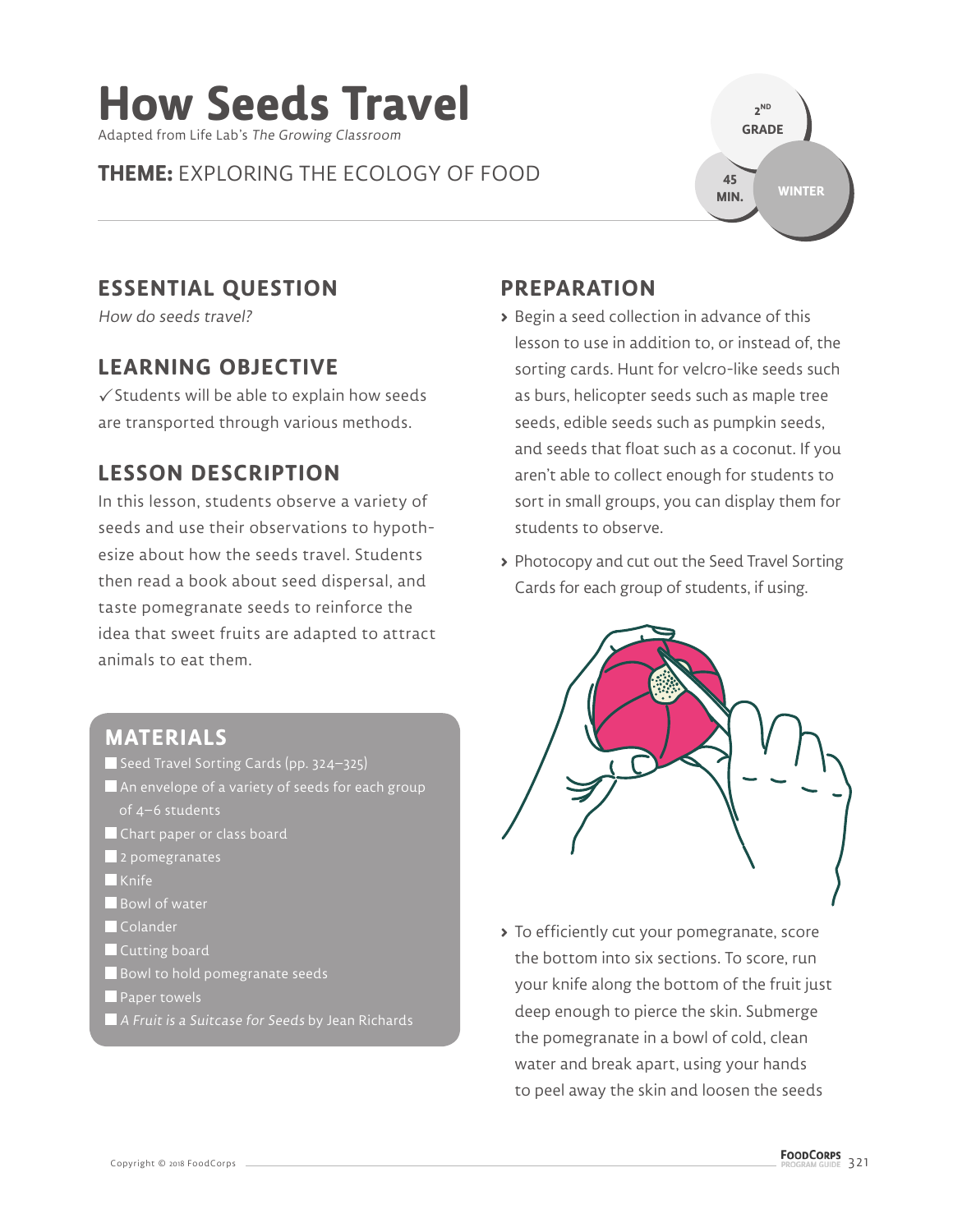underwater. The pith will float on top of the water, and the seeds will settle, while keeping the juices from making a mess. During the lesson, you'll score and loosely break apart the second pomegranate in the same fashion, but keep it intact as a model for students at the beginning of the lesson.

| <b>METHODS OF SEED DISPERSAL</b>            |                                                |                                                |                                           |                                                  |
|---------------------------------------------|------------------------------------------------|------------------------------------------------|-------------------------------------------|--------------------------------------------------|
| Velcro-Like<br>Seed                         | <b>Edible Seed</b><br>(Fruit)                  | Wind-<br><b>Dispersed</b><br><b>Seed</b>       | Water-<br><b>Dispersed</b><br><b>Seed</b> | <b>Explosive</b><br>(Self-<br>Propelled)<br>Seed |
| $\cdot$ Burdock<br>· Cleavers<br>(bedstraw) | $\cdot$ Grape<br>$\cdot$ Tomato<br>• Raspberry | $\cdot$ Dandelion<br>· Thistle<br>• Maple tree | $\cdot$ Coconut                           | • Pea pod<br>· Wisteria<br>· Jewelweed           |

## **ACTION STEPS**

**1. How do Seeds Travel?:** Gather students in a circle, and explain that today they'll be exploring seeds. Ask students, What's inside a seed? (a tiny baby plant). To thrive, a baby plant must travel away from the parent plant to find a spot of its own in which to grow. Explain that you've brought seeds (or pictures of seeds) for them to look at and figure out how the seeds travel. Say, With your group, sort the pictures based on how you think they travel. For example, you might think, "This seed is shaped kind of like a boat, so I think it floats on water." Maybe a couple different seeds look similar, so you think they get around the same way. Pass out the Seed Travel Sorting Cards (or envelopes with sets of real seeds) to groups of students, and give them time to sort. Circulate through the room, observing students' sorting and asking questions. **(5 min.)**

**2. Sharing:** Have groups share their groupings and observations. Ask, What made you put all those seeds together? What do they have in

common? How do you think they get around? Make a list of categories students suggest and the seeds that fall within each category. Say, As we can see, seeds rely on wind, water, and animals to travel and spread their seeds. How do humans help seeds travel? Briefly discuss how, for years, people have been saving seeds from plants and travelling with them and planting them in new places. Say, Farmers are really important for planting the seeds for the foods we eat! **(10 min.)**

**3. Reading:** Introduce the book A Fruit is a Suitcase for Seeds. After reading, ask, Why are fruits so appealing to eat? (because they're sweet, juicy, and tasty!) Say, A sweet fruit can help a seed travel. When an animal eats a fruit, it walks, swims, or flies somewhere else and poops out the seeds. Have you ever seen a bird fly overhead and poop? Have you ever thought, "Hey! That bird just planted a blackberry bush!" This is how sweet fruits help seeds travel. **(10 min.)**

#### **4. Wash Hands Break! (5 min.)**

**5. Tasting:** Explain that you've brought a special fruit for them to try today. Show students your intact pomegranate. Ask, Can you guess what is inside? Take responses and then demonstrate cutting open the pomegranate. Show students the inside contents. Have student volunteers pass out paper towels. Walk around and give each student a small palmful of pomegranate seeds. Ask students to describe the flavor and texture of the seeds. **(10 min.)**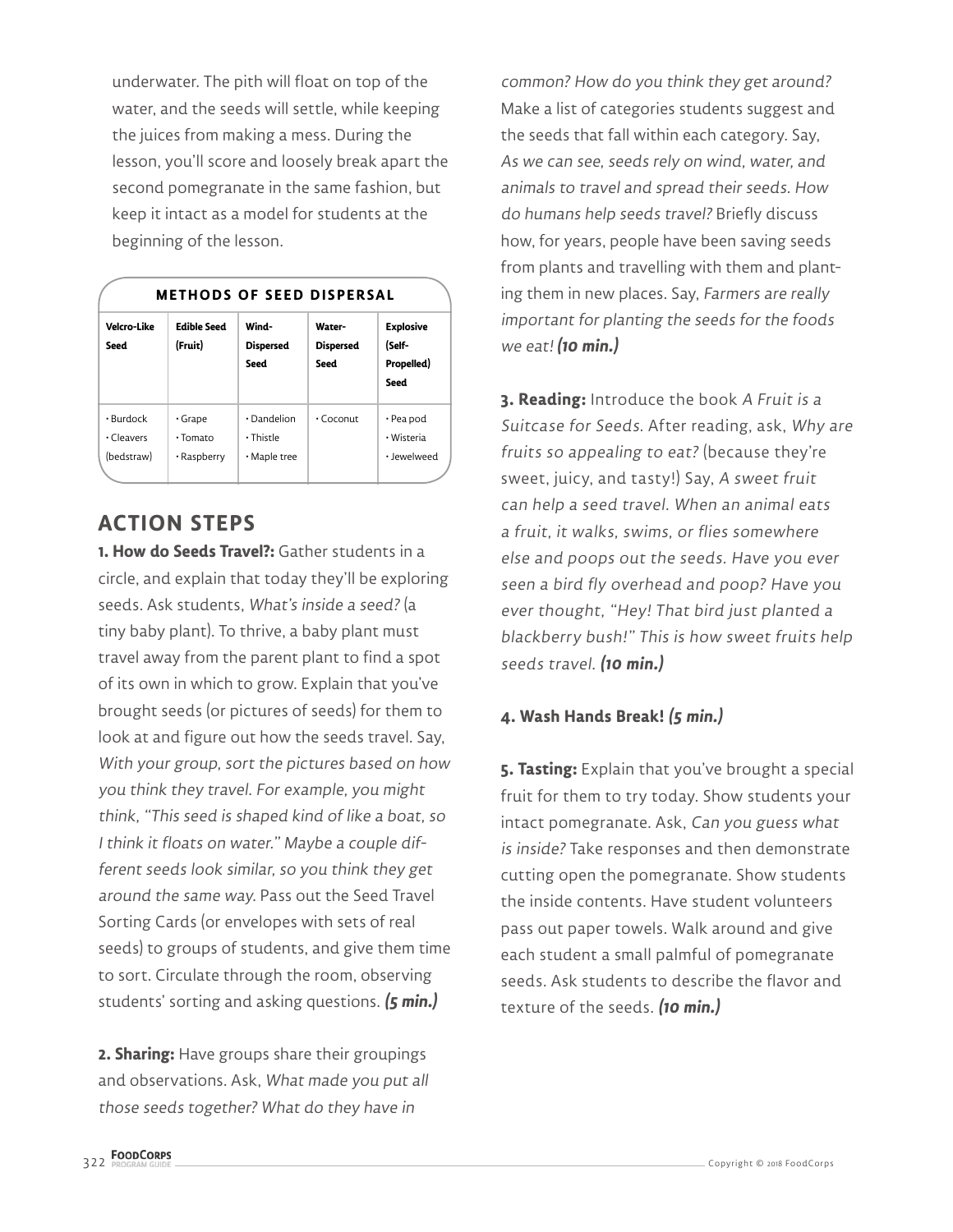### **REFLECTION**

Have students discuss the following questions in small groups, then share with the class: **(5 min.)**

- Which was the most interesting seed that you saw today? How does that seed travel?
- Why are fruits so tasty and appetizing?
- How is a fruit like a suitcase for seeds?
- How do seeds rely on animals to get around?
- How do seeds rely on wind and water to get around?

## **ADAPTATIONS**

**Physical Activity:** Play a seed dispersal relay race outdoors. First, introduce a movement to represent each method of seed transport. For example, have the whole class spin like a helicopter for wind transport; have them do the breaststroke with their arms for water transport; have them walk on all fours like a mammal for animal transport; and have them take leap-frog jumps for self-propelled transport. Once students have the various movements and methods committed to memory, have groups of students split in half on either end of the field space. Give a ball representing a seed to each team member starting the relay race. Call out, On your mark, get set, wind! and have students travel to their team by spinning like a helicopter to pass off the ball, and so forth.

**Garden Setting:** Have students look around the garden for seeds, and bring them back to add to the sort.

**Math Extension:** Pass out a sixth of the pomegranate to small groups of students, and have them estimate how many seeds are in their chunk. They can then practice counting by 2s to check their answer and to determine if they had an odd or even number of seeds.

**Literature:** If doing this lesson with older students, introduce the Greek myth of Persephone and her mother Demeter, the Goddess of the Harvest, which features pomegranate seeds at the center of the story to explain why we have seasons.

**Engineering Extension:** Provide students with a variety of building materials, such as pipe cleaners, aluminum foil, empty coffee filters, modeling clay, and the like, and challenge them to build model seeds that can travel by soaring on the wind, floating on water, latching onto fur, or by other means.

## **ACADEMIC CONNECTIONS**

Next Generation Science Standards, Life Science Disciplinary Core Idea **NGSS.LS2.A**

 Interdependent Relationships in Ecosystems • Plants depend on water and light to grow. • Plants depend on animals for pollination or to move their seeds around.

English Language Arts Common Core State **Standards** 

#### **CCSS.ELA-LITERACY.RI.2.1**

Ask and answer such questions as who, what, where, when, why, and how to demonstrate understanding of key details in a text.

(For the Math Extension) Math Common Core State Standards

#### **CCSS.MATH.CONTENT.2.OA.C.3**

Determine whether a group of objects (up to 20) has an odd or even number of members, e.g., by pairing objects or counting them by 2s; write an equation to express an even number as a sum of two equal addends.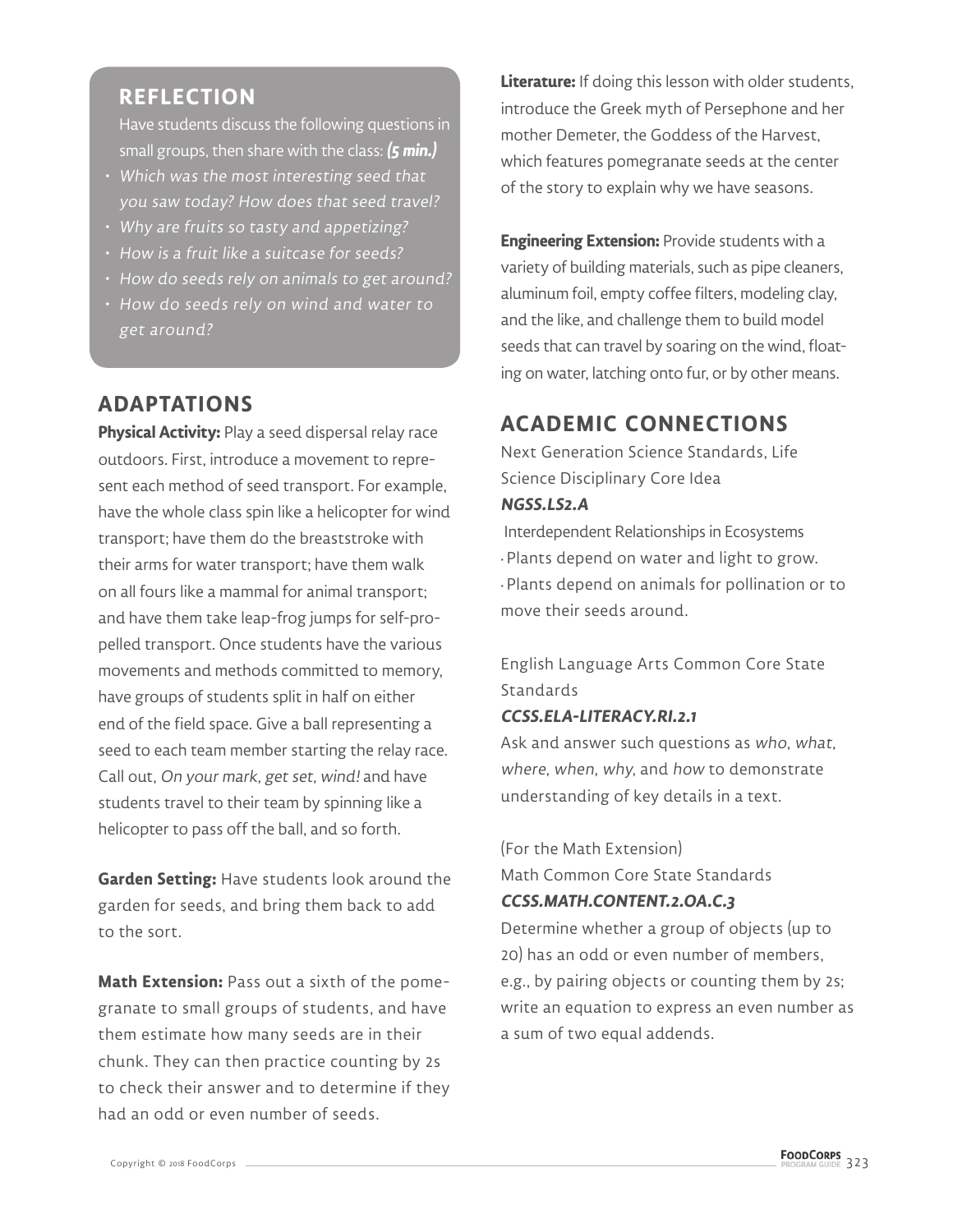## **Seed Travel Sorting Cards**